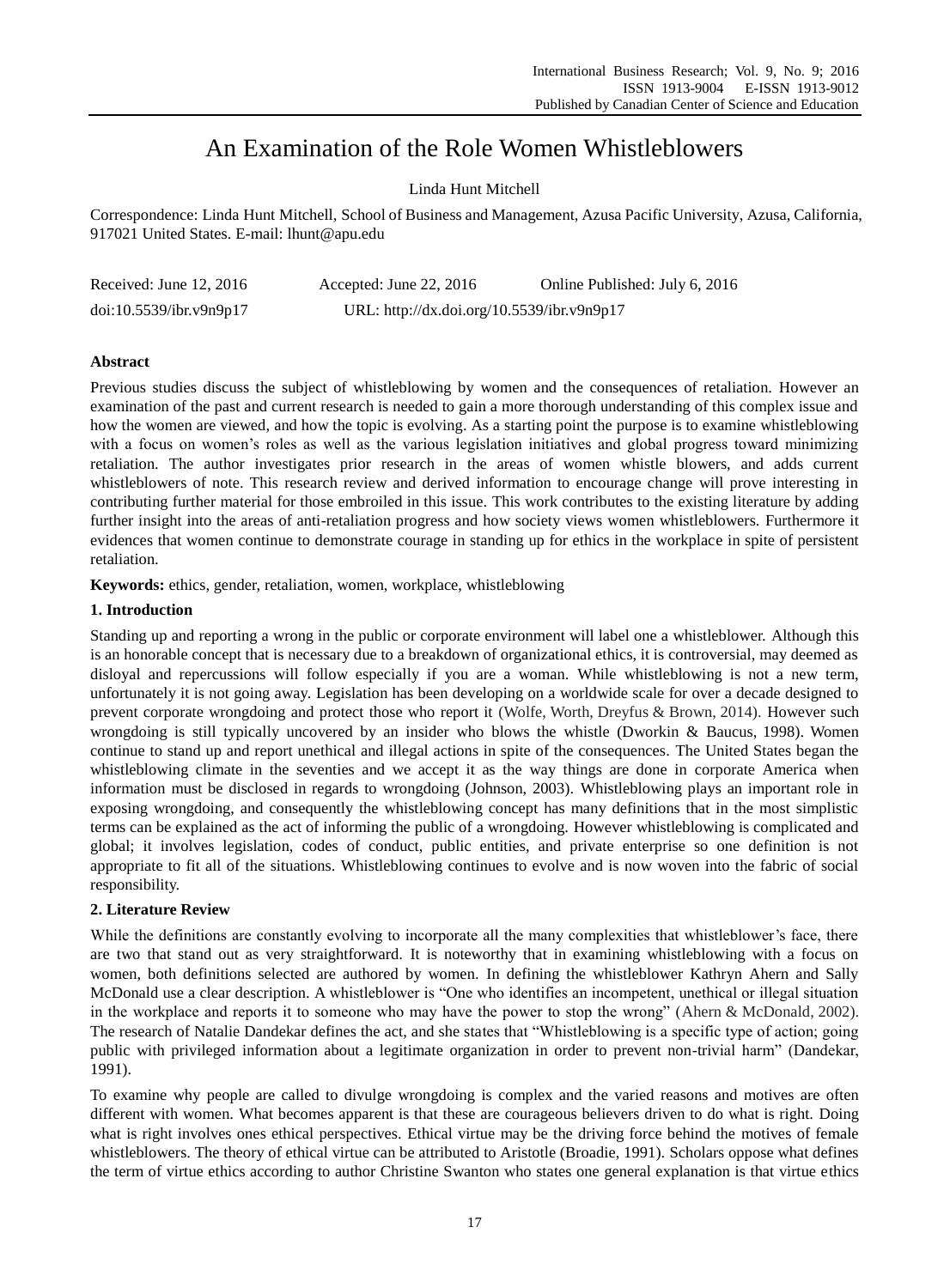equals being a good person with strong core values (2013). When women whistleblowers come forward it may be associated with their ethical virtue. Ethics are an important driver for the reasons women come forward to report unethical, illegal or other actions that cause grave harm. There have been numerous studies that have concluded that women are more ethical than their male counterparts in business situations (Valentine & Rittenburg, 2007). Women that report unethical wrongdoing in the workplace demonstrate the personality hallmark of virtue.

Both men and women face the potential of retaliation once they report public or corporate wrongdoing (Near & Jensen, 1983). Often whistle blowers experience unpleasant consequences from their choice to report wrong-doing in their organizations, as people struggle in facing the realities of exposed values verses enacted values (Alford, 2016). What a company says it stands for and what it gets caught doing, thanks to the actions of the whistleblower can be defining moment. Significant reputational damage can be done to an organization that fails to handle a whistleblowing event properly in the area of social responsibility and public perception (Fombrun & Van Riel, 2004; Lombardi, Bruno, Mainolfi, & Moretta Tartaglione, 2015; Mahon, 2002; Tavakoli, Keenan & Cranjak-Karanovic, 2003). As whistleblowing evolves on a global scale, so does social responsibility as a reason to expose fraud and unethical corporate behavior. For some organizations and the individuals within the organization it may be easier to punish the whistleblower, rather than to accept the reality. For women who blow the whistle their reality a harsh one as many receive some form of punishment for their actions by the organizations or individuals the divulged incriminating information on act (Rehg, Miceli, Near & Scotter, 2008). The perception is that females respond in a more intense way than men do to the repercussions that may follow in the aftermath of the whistleblowing act according to researcher's Rehg, Miceli, Near & Scotter (2008). For most whistleblowers retaliation in some form is a common outcome, and at this point we have not progressed enough with legislation that works in truly protecting those who bravely come forward.

In reviewing the prior literature and research on women and whistleblowing, it is important to note the 2010 article published in International Business Research, where Hunt states that "Women are gaining more notoriety for coming forward and dealing with tough ethical issues in the workplace" (Hunt, 2010). The historical and current research published since this article will prove this still statement holds true. Women are speaking up on wrongdoing in the corporate and public arenas on a global scale. Current international research reviewed indicates that women are making news for whistleblowing. In Columbia women are speaking out about human rights issues, even when this can bring dangerous consequences (Melo, 2016). Australian female nurses are risking it all and making both history and headlines for having the courage to change the system by reporting wrongdoing (Blair, Kable, Courtney - Pratt, & Doran, 2016). Culture and perceptions of Indian women nurses working in the United Kingdom have been studied in regards to their perceived status compared to male Indian doctors and subsequent repercussions involving whistleblowing (Braillon, & Bewley, 2015). While some women whistleblowers are gaining global admiration it is equally important to realize that women in some countries such as the former Yugoslavia and in Egypt are severely punished for speaking out about organizational wrongdoing (Jurkiewicz, & Grossman, 2015). Jurkiewicz and Grossman, write about women that are tortured and who experience horrific violence as retaliation for the disclosure of information (2015). So while the review of research indicates continuing strides by women who blow the whistle to expose wrongdoing, there is much work to be done in protecting whistleblowers on the international front. The women's whistleblowing movement seemed to begin with the historical moment when the three iconic women made the 2002 Time Magazine cover as "Persons of the Year" for whistleblowing; the public viewed these women as heroic and brave (Cooper, 2010). The three honored women were Cynthia Cooper, Colleen Rowley, and Sharron Watkins. The WorldCom scandal was unearthed by Cynthia Cooper (Cooper, 2010). What is significant about her actions is that the World Com scandal is regarded as one of the biggest scandals involving wrongdoing (Marshall, 2008). Colleen Rowley was an attorney who worked for the FBI, where she exposed wrongdoing within the FBI in an infamous memo (Faunce, Bolsin, & Chan, 2004). Enron's scandal stands as the most publically known ethical breech and scandal in the United States and without whistleblower Sharon Watkins the debauchery might not have been uncovered (Swartz, & Watkins, 2003). Historically these were defining moments which would change the views of the public's trust and how we view corporate fraud.

These women demonstrated bravery in coming forth with damaging information has led to the world developing fraud legislation, policy, and protection for whistleblowers. Laws aimed at shielding whistleblowers have been enacted since the WorldCom, FBI, and Enron scandals. The 2002 Sarbanes Oxley Act was designed with intentions of keeping whistleblowers safe from harm (Dworkin, 2007). In looking back almost fifteen years later, it would not appear that these whistleblowing women were kept safe from repercussions or that they are better off in regards to their corporate status. This assumption can be derived from considering a traditional business world concept regarding career success. From a career standpoint it can be observed that their professional corporate careers practically ended after they became whistleblowers. Today all of these women have become writers and public speakers, but none have ever held high level corporate positions since their whistleblowing actions. How their success will be viewed historically is subjective.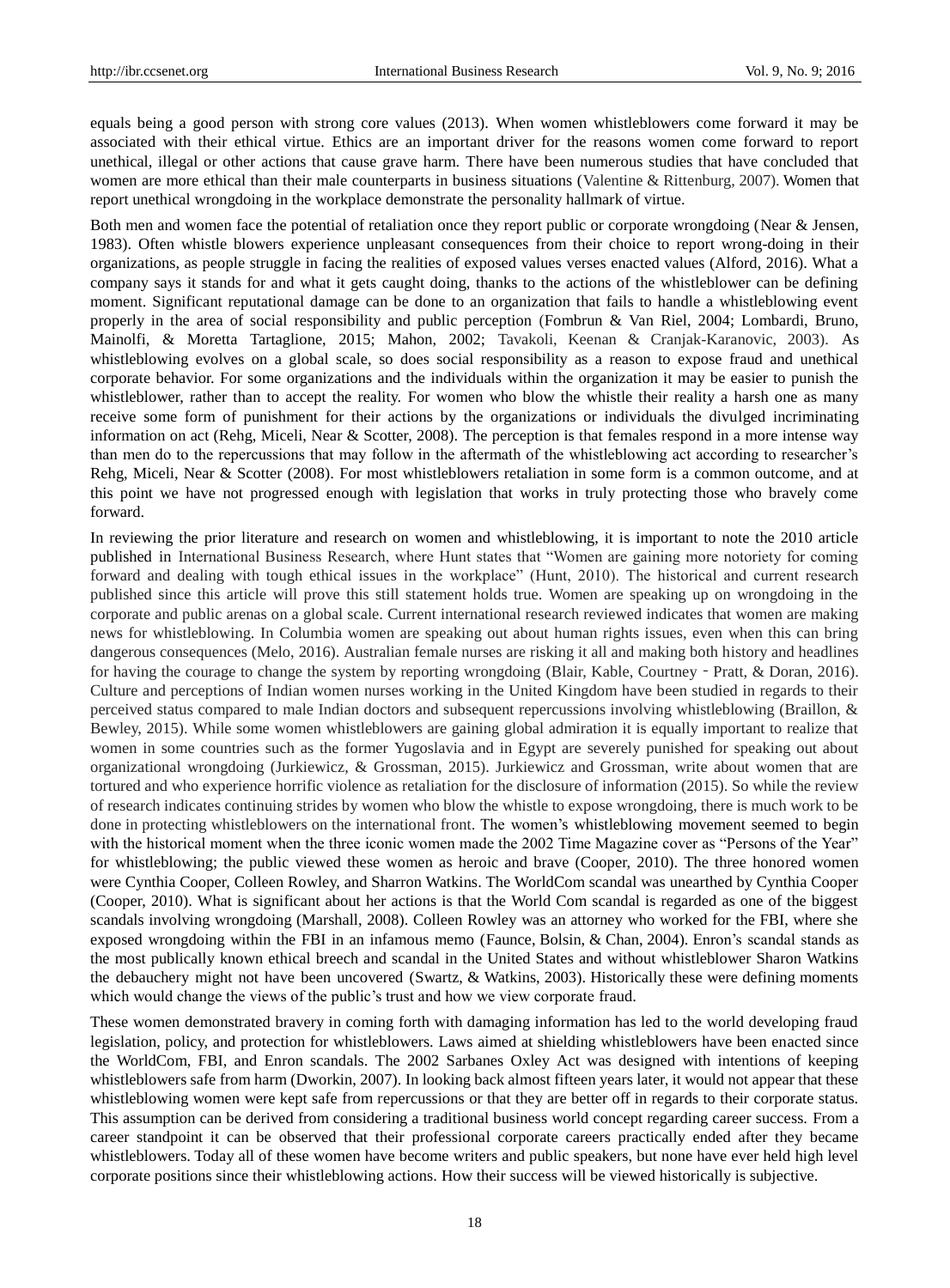Cynthia Cooper stated that she was not a hero in a USA Today interview (Farrell, 2008). While the act is brave and heroic, the women may not be viewed by society as heroes. The research by Rehg, Miceli, Near and Van Scotter concluded that when the whistleblowers are females their actions are perceived unfavorably (2008). They refer to this as a "role violation" (Rehg, Miceli, Near & Van Scotter, 2008). Traditionally in society boys may feel they own the role as heroes, so when girls attempt to take on the role of hero it is out of the norm, and not accepted. We are unconsciously programmed to see men as heroes and even superheroes, with Superman and Clark Kent as our examples. Society historically indicates that heroic occupations like being a firefighter are reserved for men. Thus the perception exists that men are generally the heroes. Of the over 1 million firefighters in the United States, only slightly more than 7 % are female (Haynes & Stein, 2014). This may explain why women are not generally perceived as heroes nor do their careers get rewarded from espousing wrongdoing in their organizations. It is not any easy choice to expose unethical corporate behavior. Uncertain circumstances lie ahead in the choice the whistleblower faces when revealing unethical activity and in rationalizing to who and how they will make the information public knowledge (Dworkin & Baucus, 1998). Whistleblowers demonstrate tremendous courage in coming forward. However for female whistleblowers, their actions are particularly courageous due to the repercussions they will likely face. History teaches us that courageous women like Joan of Arc are burned at the stake. The choice to divulge wrongdoing is not any easy one, and as the research presented by Rehg, Miceli, Near and Van Scotter indicates, it does take women out of their gender role and comfort zone (2008).

Women are programmed at an early age on how to behave properly as a good girl. Females are expected to be humble, kind and directed toward value based careers, conversely for males it is acceptable to be aggressive and directed towards careers that offer high monetary rewards (Hofstede, Hofstede, & Minkov, 2015). Which coincides with the premise that "Girls are scolded for not sharing enough and playing nice; while for boys it is more acceptable to not play nice" (Hunt, 2010). Research by Moore states that boys and girls are brought up and rewarded for very different characteristics, and as children girls are generally reprimanded for demonstrating forceful conduct, whereas boys are allowed to wrestle and work it out (Moore, 1981). The act of whistleblowing is a stressful situation for both men and women, but for women what happens after can be particularly harsh. Females experience a high amount of stress in the aftermath of exposing fraud and becoming a whistleblower (McDonald, 1999). There is an enormous amount of risk involved in whistleblowing whether you are a man or a woman, although the motivation may be different. Women are often motivated by doing the right thing (Valentine & Rittenburg, 2007). Retaliation is often the reality although advances have been made with the newer worldwide legislation aimed at protecting whistleblowers (Wolfe, Worth, Dreyfus & Brown, 2014). The act of going public with information regarding corporate wrongdoing creates a high amount of anxiety (Cooper, 2010). However women still continue to come forward and do what they perceive as the right thing even if it means destroying their careers.

We need to consider how society determines what career success is. Exiting a job due to the reporting of unethical acts or fraudulent behavior should not be viewed as destroying your career but reinventing your direction. According to research not all men and women define career success the same way, and they do not always follow gender specific roles (Russo, Kelly & Deacon, 1991). Their research further outlines that men define career success by money and position whereas for women this is not necessarily the case (1991). This suggests a marked variation in gender concepts regarding career success. While men tend to get immersed in the current job duties and business needs, women may embrace work activities that are deemed more ethically important, which results in very different perceptions of gender conduct norms (Kennedy & Kray, 2013). Career success can be defined in various ways. Males and females do not necessarily share the same benchmarks and objectives as to how they define business success (Kennedy & Kray, 2013). Authors Judge, Cable, Boudreau, and Bretz define career success as related to your present position and how content you are (1995). Using that definition it can be surmised that the whistleblower at the moment of realizing they must reveal a serious wrongdoing is no longer content with their position because they do not support the organizations fraudulent or unethical actions.

While whistleblowers may have been previously happy or content once faced with the burdensome moral dilemma and subsequent stress they would no longer be considered successful in their careers using the Judge, Cable, Boudreau, and Bretz definition. Defining what career success is may be more about utilizing one's own internal meaning. We all have different moral and ethical values that guide us, and for some drive us. Career success subsequently would need to include our own personal definition of what it means to be successful. That can be very different for men and women and likely based more on individual values and self-imposed standards regardless of gender. Success according to the researcher of Powell and Marino could relate more to females identifying with a personal definition that aligns with their own perceptions of success (Powell & Mainiero, 1993). If success in business is defined as doing the right thing and ethics become the driving force that would mean whistleblowers are the most successful. While history shows us most whistleblowers will lose their job that doesn't mean they will not be successful. All of the women who were Time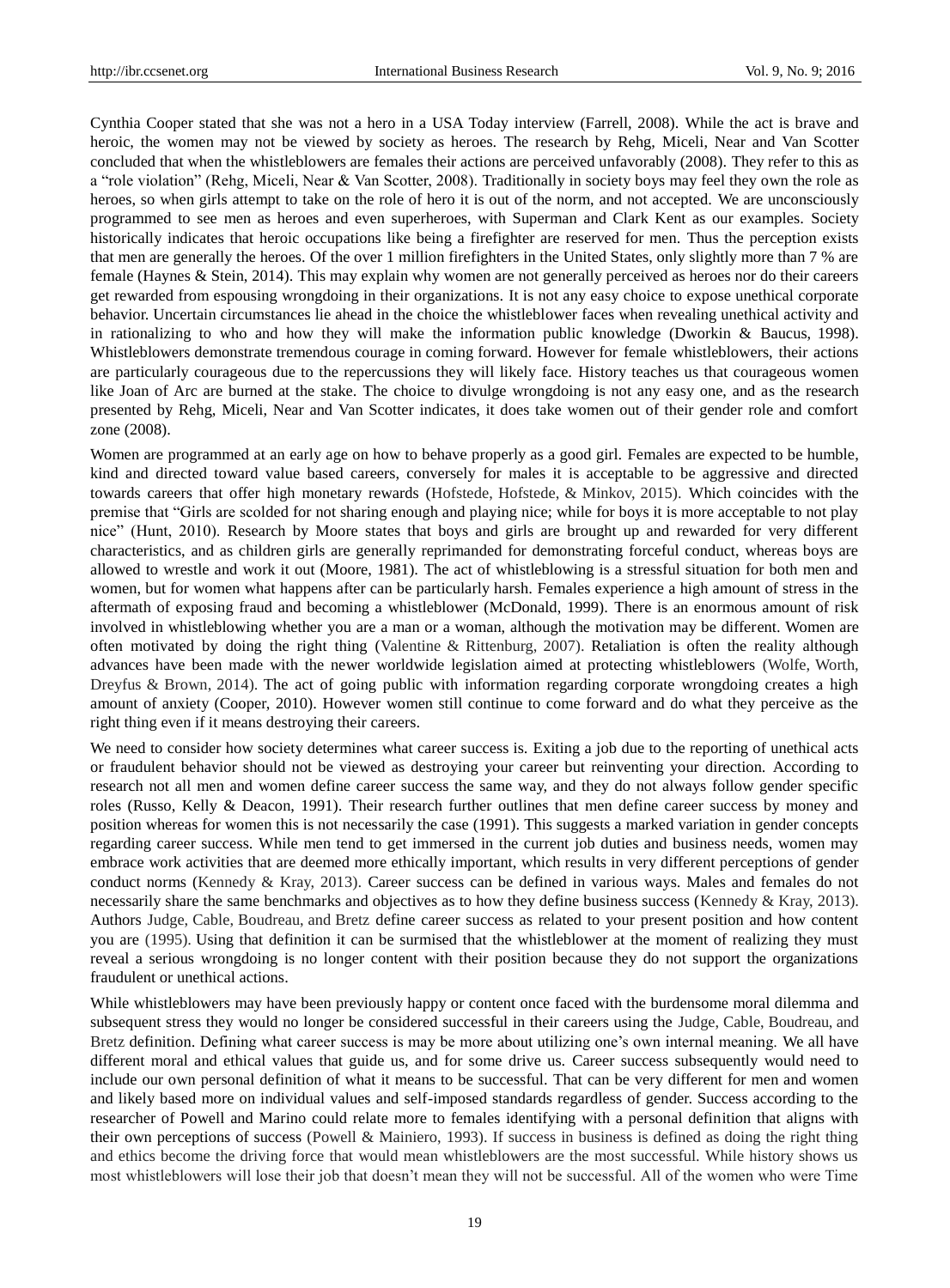Magazine's 2002 "Persons of the Year" did not remain in their jobs, nor did they make headlines for taking over equally elevated positions in other companies. They however all have had hugely successful careers as writers and public speakers, and have set the historical example for women whistleblowers as role models.

#### **3. Methodology**

This examination of the research and literature on the role of women whistleblowers investigates the history and future role for women who report organizational wrongdoing. This study is based on secondary sources. Data and statistics regarding global legislation proved important in demonstrating progress within the topic of women whistleblowers and protection. Qualitative methodology was implored in approaching the analysis of the relationship and topic studied in regard to investigating the role of women in whistleblowing.

### **4. Findings**

The fate of women whistleblowers is of international concern, and while legislation is being enacted on a worldwide level, it is only a start. The United States is the leader in whistleblowing legislation and protections, and while other countries have attempted to enact whistleblowing laws they are not as far as they should be, in reviewing the state of global advances in legislation a recently published study of G 20 countries by Wolfe, Worth, Dreyfus & Brown which appears to be the most comprehensive study on this subject (2014). Overall the G 20 countries have failed on their promise to have legislation in place by 2012 that would effectively address the reporting of wrongdoing while shielding the whistleblower in both the public and private sector from harm or punishment (Wolfe, Worth, Dreyfus & Brown, 2014). Subsequently their research confirms that since the majority of the G 20 countries have weak or no legislation in this area, when whistleblowers do come forward there is little protection (2014). To further illustrate this, the research of Wolfe, Worth, Dreyfus & Brown indicates the countries that have weak whistleblowing laws or no legislation at all especially in regards to protecting the whistleblower are: Argentina, Brazil, Canada, Germany, India, Italy, Mexico, Russia, Saudi Arabia, and Turkey (2014). Australia, China, France and Indonesia were shown in the study to have partial legislation in the private sector (2014). Such countries offer little hope in the way of protection that the whistleblower will likely face their research concludes (2014). So when women blow the whistle in most of the G 20 countries that offer very weak legislation, they risk a great deal more in standing up for what they believe in.

While not many women are currently making the cover of magazines for whistleblowing, they are still blowing the whistle on a global basis to spite the lack of protection and legislation. In Australia Toni Hoffman made newspaper headlines for reporting serious unethical behaviors in the hospital she worked for and was called a hero (Hedley, 2011). An Australian newspaper article reveals severe retaliation that was enacted over a six year period from which she suffered both physically and mentally while her employer continued to persecute her (2011). When it comes to the reaction of the organization to the act of the whistleblower, the scope of the retaliation can be both persistent and severe. Often detrimental consequences for the whistleblower include being fired, ostracized, and persecuted as well as additional forms of retaliation (Brown, Lewis, Moberly & Vandekerckhove, 2014). Many of the G 20 countries do not have court systems that award compensation to whistleblowers like the United States does. Typically most female whistleblowers get little outside notice and do not get media coverage, nor are they named heroes, but they do suffer various forms of retaliation for their courage by their organizations.

In exploring how far women have come in regards to whistleblowing it makes sense to review some recent settlements and damage awards by the United States district courts to women, which indicates the significance of the subject. The awards noted are considerable monetarily, but importantly they represent the value of being subject to severe retaliation. News stories of court awards and settlements awarded to women whistleblowers from 2011 to 2014 represent the recent stories of females that suffered through the experience uncovering both government and corporate fraud.

In 2011 Cheryl Eckard a whistleblower and manager for pharmaceutical giant Glaxo Smith Kline was awarded 96 million dollars (Loftus, 2010). Sherry Hunt walked away in 2012 with a 31 million dollar award from reporting massive fraud at Citigroup (Ivry, 2012). After being fired by JP Morgan Chase for whistleblowing, Alayne Fleischmann was awarded 9 billion dollars in 2013 (Taibbi, 2014). Catherine Zulfer the former Senior Vice President and controller for Playboy Enterprises were awarded 6 million dollars in 2014 for a Sarbanes-Oxley retaliation based lawsuit (Ross, 2014). Sherry Hunt resigned from Citigroup (Ivry, 2012). The other women were all fired and all the lawsuits involved appalling retaliation. Theses court awards and settlements should serve to put corporate America on guard for the potential scope of legal consequences that can occur when whistleblowers are retaliated against. Women who blow the whistle on government or corporate wrongdoing are not being silenced, as the news headlines of million and billion dollar court settlements prove. A deciding factor in the future of whistleblowers willingness to take action may not be in looking at the laws aimed at shielding them from harm, but more in how they are perceived by their coworkers, management and their organization (Brown, Lewis, Moberly & Vandekerckhove, 2014).

Career openings are growing for women, as are organizational programs that encourage female involvement (Arulrajah,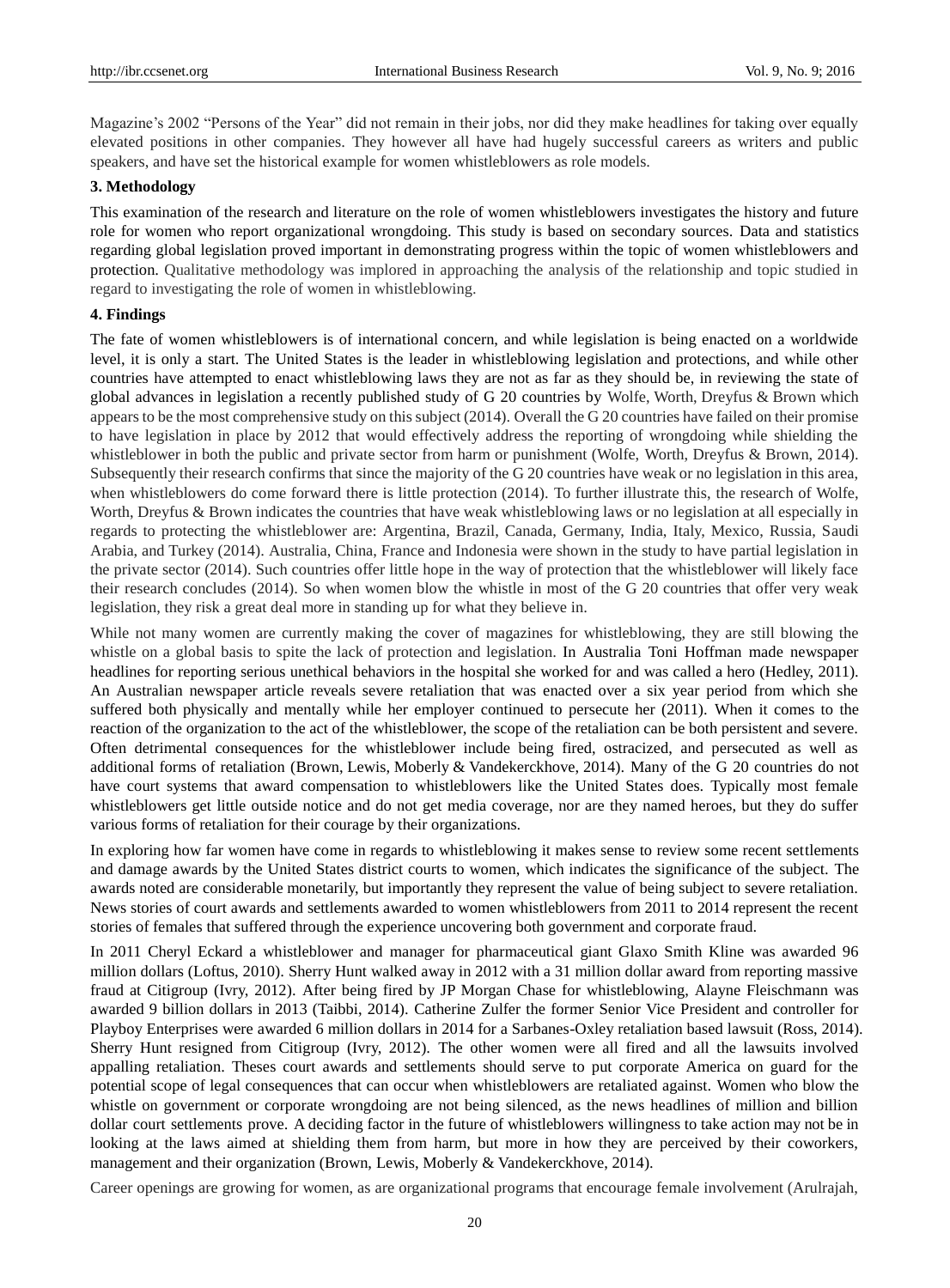2016). From this it can be concluded that women whistleblowers will continue to uncover workplace wrongdoing and report it. It has been discovered that women speak up about ethical concerns for different reasons than men. The research indicates that women may be more ethical than men (Kennedy & Kray, 2013). However their willingness to come forward could be an indication of a lack of confidence in the organization. It is important to note that females have shown to be less trusting (Kumar, & James, 2015). Women continue to report what their ethical compass considers to be wrong in the workplace, and often they perceive whistle blowing legislative will protect them, which research has shown not to be the case.

#### **5. Discussion and Conclusions**

Whistleblowing plays an important role in exposing wrongdoing, and consequently the whistleblowing concept has many definitions that in the most simplistic terms can be explained as the act of informing the public of a wrongdoing. However whistleblowing is complicated and global; it involves legislation, codes of conduct, public entities, and private enterprise so one definition is not appropriate to fit all of the situations. Whistleblowing continues to evolve and is now woven into the fabric of social responsibility. There is often little protection from retaliation worldwide, but hope exists as legislation progresses.

Courage defines the essence of most female whistleblowers and how they respond and react to the aftermath of retaliation is what makes them business heroes that we can all aspire to be. Women are continuing to stand up and bring attention to critical wrongdoing making a difference on a worldwide level. Implications of literature indicate the need in redefining how society views corporate career success for women. Displaying virtue ethics must be embraced in the culture of corporate society and how we benchmark female career success and women's roles (Thomas, 2008). Women in the workplace who blow the whistle on government or corporate wrongdoing are not going away quietly, as news stories of the million and billion dollar court settlements verify. However they are still being retailed against and their lives often become a living nightmare after the act. In reviewing the research most female whistleblowers have several things in common, among them being that they would make the same choice to report fraud again regardless of the consequences because they were internally driven to do what was right and ethical. The recent publicity of sizeable settlements for corporate retaliation against women whistleblowers should place corporate governance on notice that they will be held accountable, both in the legal system and by the public's judgment regarding social responsibility, and ethical conduct.

On a worldwide level improvements are beginning to be made in whistleblower protection. While some countries have strong laws aimed at protecting whistleblowers, still many do not especially regarding protection from retaliation. There is still a long way to go in getting whistleblowing legislation and in particular retaliation protection against women on a global basis, but progress is being made although it is slow. Organizations are forming teams to incorporate the ideas of women in the operating process (Arulrajah, 2016). This should offer open environments to encourage ethical discussions.

The concept of women's rights and organizational retaliation for divulging organizational wrongdoing involves the international community. Legislation must be considered as the option that offers the broadest implications for future protection to women whistleblowers. Increased involvement of women in corporate and public governance will result in more ethical perspectives being considered. Large court awards should serve to act as due notice to organizations that action needs to be taken to prevent ethical image problems that have the potential to destroy the organization. Global action committees must be created to address the issues that women whistleblowers face, for the well-being of the women in the workforce, and the stakeholders.

The limitations of the research worked reviewed here is a small sample in consideration of a global view. Additional research is needed to explore and discover the progress women whistleblowers are making worldwide and the evolving reasons behind their courageous choices. The global study by Wolfe, Worth, Dreyfus & Brown, gives an overview of recent global legislation regarding whistleblower protections (2014). However there is much work to be done in protecting women whistleblowers in non-G 20 countries, and this needs to be explored further. Gender and societal perceptions of women who report organizational wrongdoing is another area for continuing study. Defining how we evaluate a woman's career success and the role of ethics, virtue, courage and honor is of value if we are to truly grasp the role of the women whistleblowers of the past and in the future. There is a need for studies that compile statistical data. There are limited recent studies that explore this issue on an international level. The involvement of female's ethical perspectives and actions in the workplace gathered by controlled methods would add to the research. Also the cultural differences and legislative progress regarding women in non-G20 countries relative to whistle blowing should be given consideration for forward studies.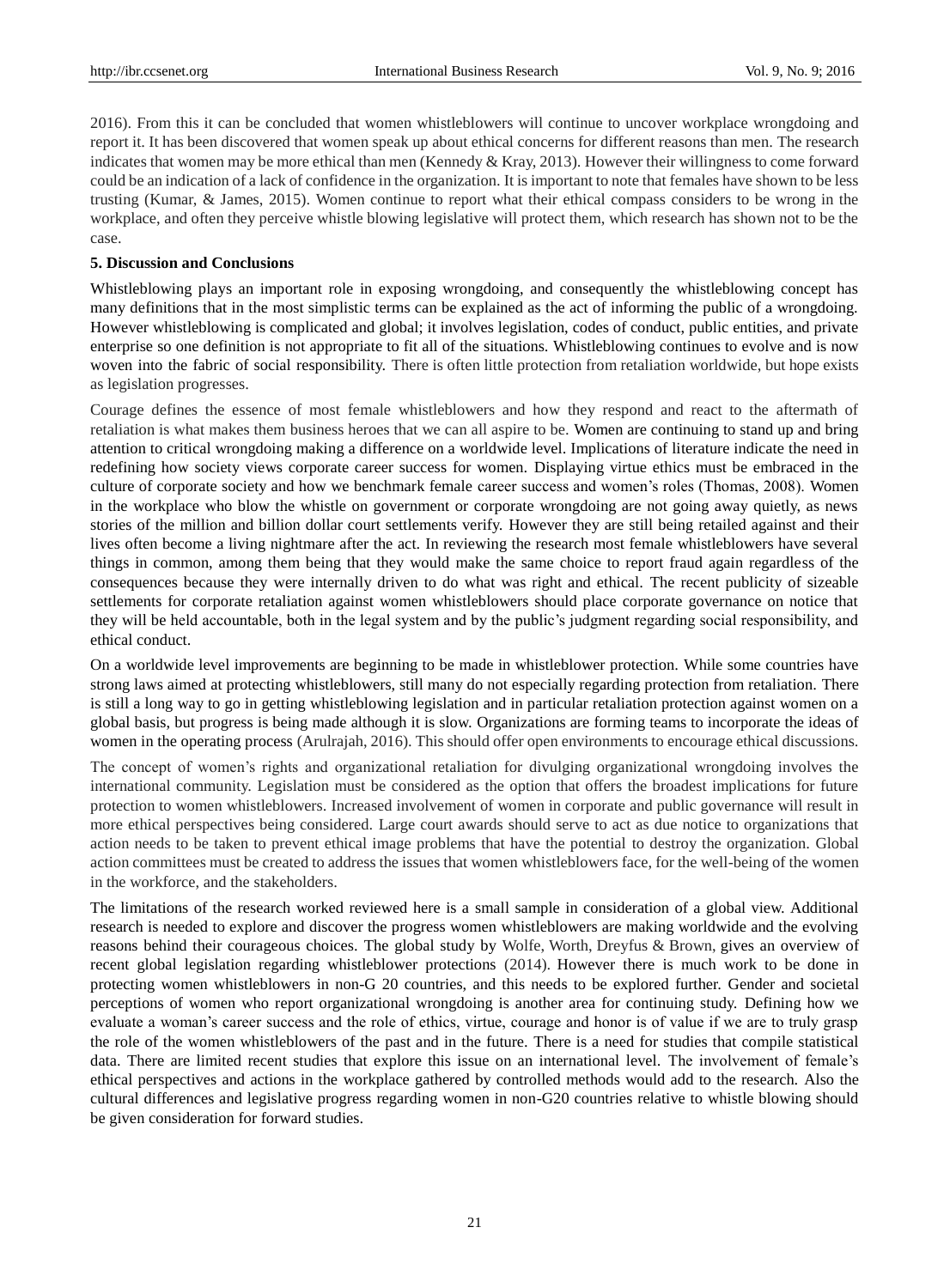#### **References**

- Ahern, K., & McDonald, S. (2002). The beliefs of nurses who were involved in a whistleblowing event. *Journal of Advanced Nursing*, *38*(3), 303-309. <http://dx.doi.org/10.1046/j.1365-2648.2002.02180.x>
- Alford, C. F. (2016). What Makes Whistleblowers So Threatening? Comment on" Cultures of Silence and Cultures of Voice: The Role of Whistleblowing in Healthcare Organisations". *International journal of health policy and management*, *5*(1), 71. <http://dx.doi.org/10.15171/ijhpm.2015.183>
- Arulrajah, A. A. (2016). Literature Review on Good Governance in the Organizations through Human Resource Management: A Corporate Level Analysis. *International Business Research*, *9*(8), 14. <http://dx.doi.org/10.5539/ibr.v9n8p14>
- Blair, W., Kable, A., Courtney, P. H., & Doran, E. (2016). Mixed method integrative review exploring nurses' recognition and response to unsafe practice. *Journal of Advanced Nursing*, *72*(3), 488-500. <http://dx.doi.org/10.1111/jan.12855>
- Braillon, A., & Bewley, S. (2015). Which whistleblower is more vulnerable: the Indian doctor or nurse? *BMJ*, *350*, h1687.
- Broadie, S. (1991). *Ethics with Aristotle*.
- Brown, A. J., Lewis, D., Moberly, R., & Vandekerckhove, W. (Eds.). (2014). *International handbook on whistleblowing research*. Edward Elgar Publishing. <http://dx.doi.org/10.4337/9781781006795>
- Cooper, C. (2010). *Extraordinary circumstances: The journey of a corporate whistleblower*. John Wiley & Sons.
- Dandekar, N. (1991). Can whistleblowing be FULLY legitimated? A theoretical discussion. *Business & Professional Ethics Journal*, 89-108. <http://dx.doi.org/10.5840/bpej199110114>
- Dworkin, T. M. (2007). SOX and Whistleblowing. *Michigan Law Review*, 1757-1780.
- Dworkin, T. M., & Baucus, M. S. (1998). Internal vs. external whistleblowers: A comparison of whistleblowering processes. *Journal of Business Ethics*, *17*(12), 1281-1298. <http://dx.doi.org/10.1023/A:1005916210589>
- Farrell, G. (2008). WorldCom's whistle-blower tells her story. *USA Today.*
- Faunce, T., Bolsin, S., & Chan, W. P. (2004). Supporting whistleblowers in academic medicine: training and respecting the courage of professional conscience. *Journal of Medical Ethics*, *30*(1), 40-43. <http://dx.doi.org/10.1136/jme.2003.006940>
- Fombrun, C. J., & Van Riel, C. B. (2004). Fame & fortune: How successful companies build winning reputations. FT Press.
- Haynes, J. G., & Stein, G. P. U. S. (2014). Fire Department Profile.
- Hedley, T. (2011). Jayant Patel Whistleblower treated like a leper by Queensland Health. *The Australian.*
- Hofstede, G., Hofstede, G. J., & Minkov, M. (2015). Cultures and Organizations: Pyramids, Machines, Markets, and Families: Organizing Across Nations. *Classics of Organization Theory*, 314.
- Hunt, L. (2010). The challenges women whistleblowers face. *International Business Research*, *3*(2), 3. <http://dx.doi.org/10.5539/ibr.v3n2p3>
- Ivry, B. (2012). The Woman Who Couldn't Be Intimidated by Citigroup Wins \$31 Million. *Bloomberg Market.*
- Johnson, R. A. (2003). *Whistleblowing: When it Works--and why*. Lynne Rienner Publishers.
- Judge, T. A., Cable, D. M., Boudreau, J. W., & Bretz, R. D. (1995). An empirical investigation of the predictors of executive career success. *Personnel psychology*, *48*(3), 485-519. <http://dx.doi.org/10.1111/j.1744-6570.1995.tb01767.x>
- Jurkiewicz, C. L., & Grossman, D. (2015). Evil at Work. *The Foundations of Organizational Evil*, *1*.
- Kennedy, J. A., & Kray, L. J. (2013). Who is willing to sacrifice ethical values for money and social status? Gender differences in reactions to ethical compromises. *Social Psychological and Personality Science*.
- Kumar, R., & James, R. (2015). Is Teamwork Effective in the Work Place? An Analysis of Team Work Environment in the Banking Sector, Sultanate of Oman. *International Business Research*, *8*(3), 173. <http://dx.doi.org/10.5539/ibr.v8n3p173>
- Loftus, P. (2010). Whistleblower's Long Journey Glaxo Manager's Discovery of Plant Lapses in '02 Led to Her \$96 Million Payout. *The Wall Street Journal.*
- Lombardi, R., Bruno, A., Mainolfi, G., & Moretta, T. A. (2015). Discovering research perspectives on corporate reputation and company's performance measurement: an interpretive framework, Management Control, *Franco*